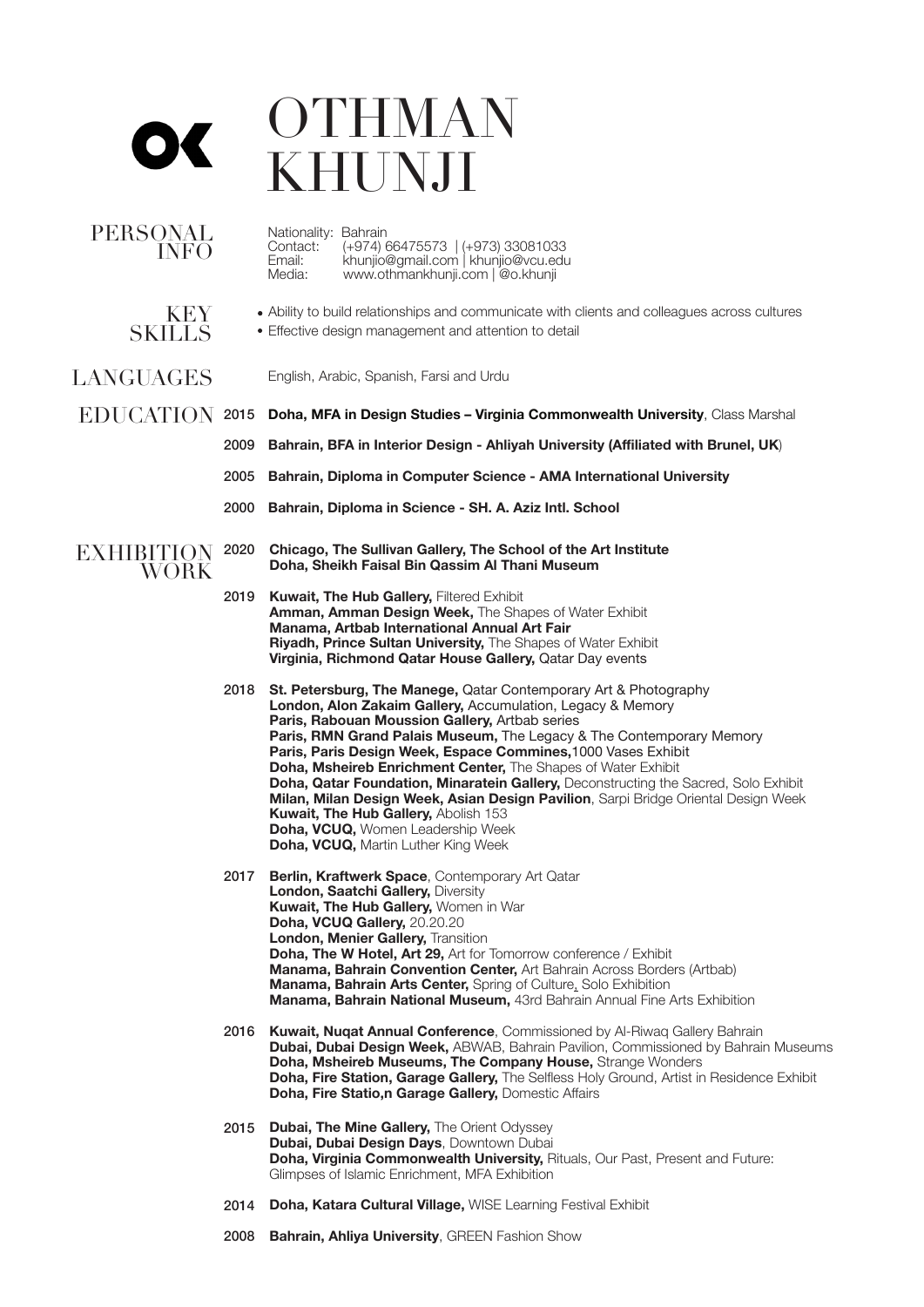| PRIVATE                                   | 2020 | <b>The Dilmun Series, The Jumeirah AI Sahel Resort</b>                                                                                                                                                                                                                                |
|-------------------------------------------|------|---------------------------------------------------------------------------------------------------------------------------------------------------------------------------------------------------------------------------------------------------------------------------------------|
| <b>COLLECTION</b>                         | 2019 | Laa wa ila, HRH Princess Consort Sabeeka Bint Ibrahim Al Khalifa                                                                                                                                                                                                                      |
|                                           | 2018 | Rawa, La Triennale di Milano Design Museum<br>in association with Italian Ministry of Foreign Affairs                                                                                                                                                                                 |
|                                           | 2017 | <b>Inhumane, HH Sheikha Intisar Salem AI Sabah</b>                                                                                                                                                                                                                                    |
|                                           | 2016 | Recycle, Revive, Relive, Al Riwaq Gallery<br><b>Unearthing, Bahrain Museums</b><br>The Testimony Embodiment, The Shangri La Hotel<br>Mecca Modified, The Shangri La Hotel<br>Religious Vanity, Qatar Museums<br>ANA, Reversed, Sheikh Khalifa Al Khalifa, Director of Bahrain Museums |
|                                           | 2015 | The Five Pillars of Islam, full collection, HE Sheikha Al Mayassa bint Hamad bin Khalifa Al-Thani                                                                                                                                                                                     |
| <b>PUBLICATIONS</b>                       | 2015 | "Rituals, Our Past, Present and Future: Glimpses of Islamic Enrichment." Doha:<br>Virginia Commonwealth University Qatar                                                                                                                                                              |
|                                           | 2014 | "The Prayery." Designed, fabricated, performed and visualised. Vimeo<br>Short video. https://vimeo.com/123185985                                                                                                                                                                      |
| <b>BIBLIOGRAPHY</b><br><b>AND MEDIA</b>   |      | Harpers Bazaar   Brown Book   Gulf Times   Al Raya   Alef   Context   3Ders<br>Domus   The Makers Movement   Makerbot Stories   The Mine   QF Telegraph<br>Doha News   Qatar TV   Saudi Design   Context                                                                              |
|                                           |      | <b>VCUarts Qatar BFA Thesis</b> «Impermanence: Islamic Prayer.» Precedent /Interview.<br>Noora Al-Thani.                                                                                                                                                                              |
| <b>RELEVANT WORK</b><br><b>EXPERIENCE</b> | 2020 | Doha, Sheikh Faisal Al Thani Museum / The Big Meet Up 5.0<br>Art Consultant, Curator, Panel Moderator                                                                                                                                                                                 |
|                                           | 2017 | Doha, Virginia Commonwealth University<br>Portfolio Development Counselor (Up to date)                                                                                                                                                                                                |
|                                           | 2016 | Doha, Qatar Museums, Exhibition Design Production Specialist (Sept 2016 - Oct 2017)<br>Madrid, Studio Banana, WISE Workshop Media Specialist (June 2014)                                                                                                                              |
|                                           | 2014 | Doha, Virginia Commonwealth University, Media Specialist (Sept 2013 - May 2015)                                                                                                                                                                                                       |
|                                           | 2013 | Bahrain, French House Design, Interior Designer                                                                                                                                                                                                                                       |
|                                           | 2012 | <b>Bogota, ArtBO</b> International Art Fair of Bogota, Assistant to artist Hugo Blandón<br>(Jan 2012 - Dec 2012)                                                                                                                                                                      |
|                                           |      | Bogota, Gimnasio Nuevo Modelia, Curriculum Design / Art & English teacher<br>(Jan 2012 - Dec 2012)                                                                                                                                                                                    |
|                                           | 2009 | Bahrain, American Express, Premium Account Manager - Centurion & Platinum Card<br>and Lifestyle Services (Sept 7th 2009 - July 31st 2011)                                                                                                                                             |
|                                           |      | <b>Bahrain, Arab Open University, Administration, Marketing, Translation</b><br>(Jan 2009 - Jan 2010)                                                                                                                                                                                 |
|                                           | 2008 | Bahrain, Dilmon Palms, Landscape Designer<br>(Jan 2008 - Dec 2008)                                                                                                                                                                                                                    |
|                                           | 2005 | Dubai, Ports, Customs & Free Zone Corporation, Civil Engineering Dept.                                                                                                                                                                                                                |

- (May 2005 May 2006)
- Bahrain, Model United Nations, Officer of AMA MUN Society (May 2004 - May 2005) 2004
- Bahrain, Gulf Innovation for Training & Consulting, Administrative Affairs Supervisor (Sept 2003 - Sept 2004) 2003

Interior Designer, Personal Assistant to Senior Manager of Projects

Bahrain, Standard Chartered Bank, Loans and credit cards Executive (May 2003 - August 2003)

Bahrain, ZARA, Vetrine Assistant curator, Customer services (Feb 2002 - Oct 2002) 2002